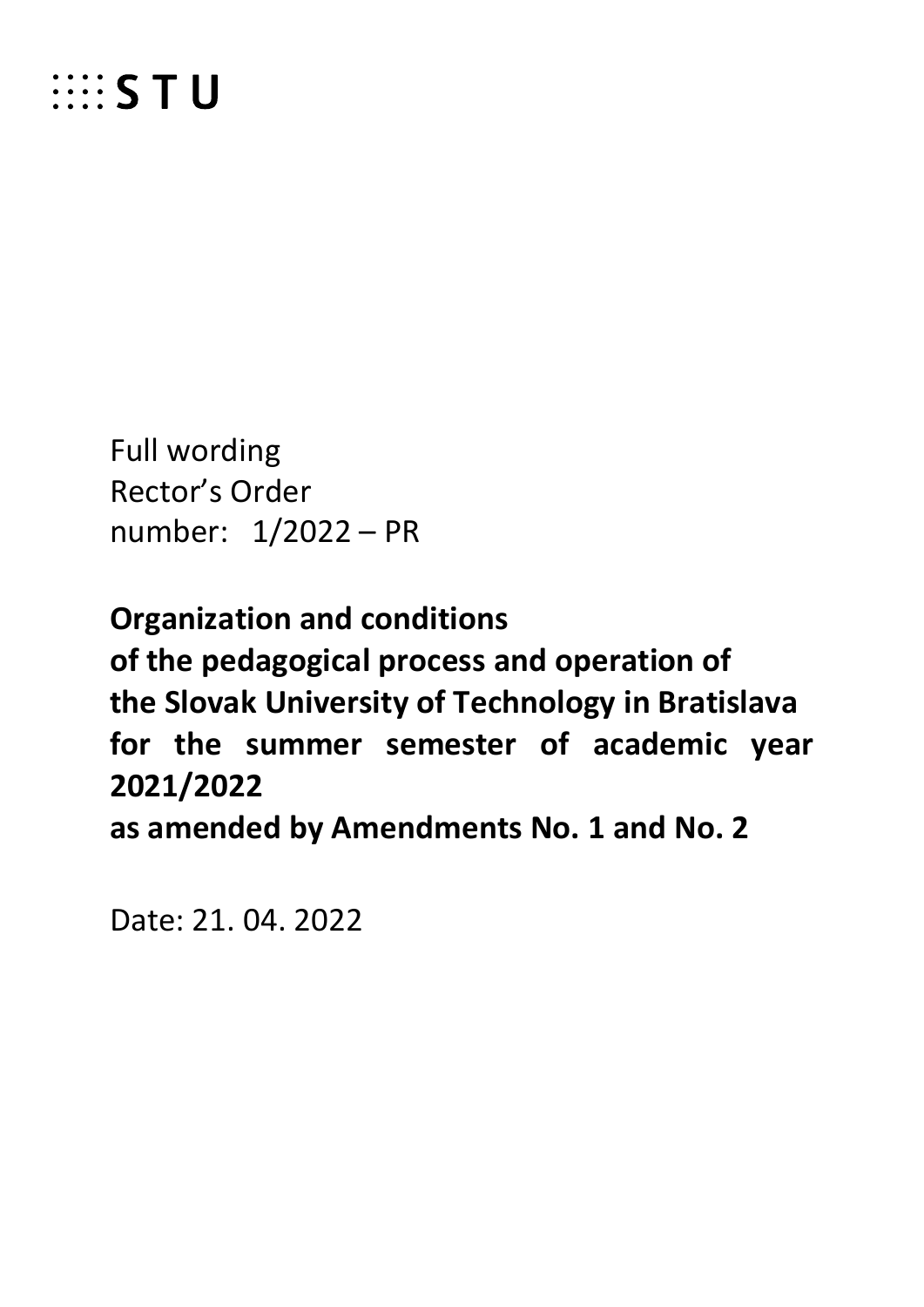

#### **Slovak University of Technology in Bratislava, Vazovova 5, Bratislava**

In Bratislava 21. 04. 2022 Number: 1/2022-PR

The Rector of the Slovak University of Technology in Bratislava (hereinafter referred to as the "STU") due to the current epidemic situation associated with the COVID-19 pandemic and in accordance with Article 5 point 4 of Rector's Order No. 9/2021-PR "Organization and conditions of the pedagogical process and operation of the Slovak University of Technology in Bratislava for the summer semester of academic year 2021/2022" dated 09.02.2021 (hereinafter also the "Rector's Order")

**issues**

the following full wording of the Rector's order

# **Organization and conditions of the pedagogical process and operation of the Slovak University of Technology in Bratislava for the summer semester of academic year 2021/2022, as amended by Amendment No. 1 from April 1, 2022, and Amendment No. 2 from April 21, 2022**

## **Article 1 Introductory provisions**

- 1) The Rector's order "Organization and conditions of the pedagogical process and operation at the Slovak University of Technology in Bratislava for the summer semester of academic year 2021/2022" (hereinafter "Rector's order") is issued for the purpose of providing education in the summer semester of academic year 2021/2022 by the attendance method to the greatest extent possible during the ongoing COVID-19 pandemic and for observing all anti-epidemic measures in accordance with current resolutions of the Government of the Slovak Republic (hereinafter "Government Resolutions") and Decrees of the Public Health Authority of the Slovak Republic (hereinafter "Decrees of the PHA").
- 2) The schedule for the academic year 2021/2022 discussed and approved by the Rector's Advisory Board on 14.12.2020 shall not change.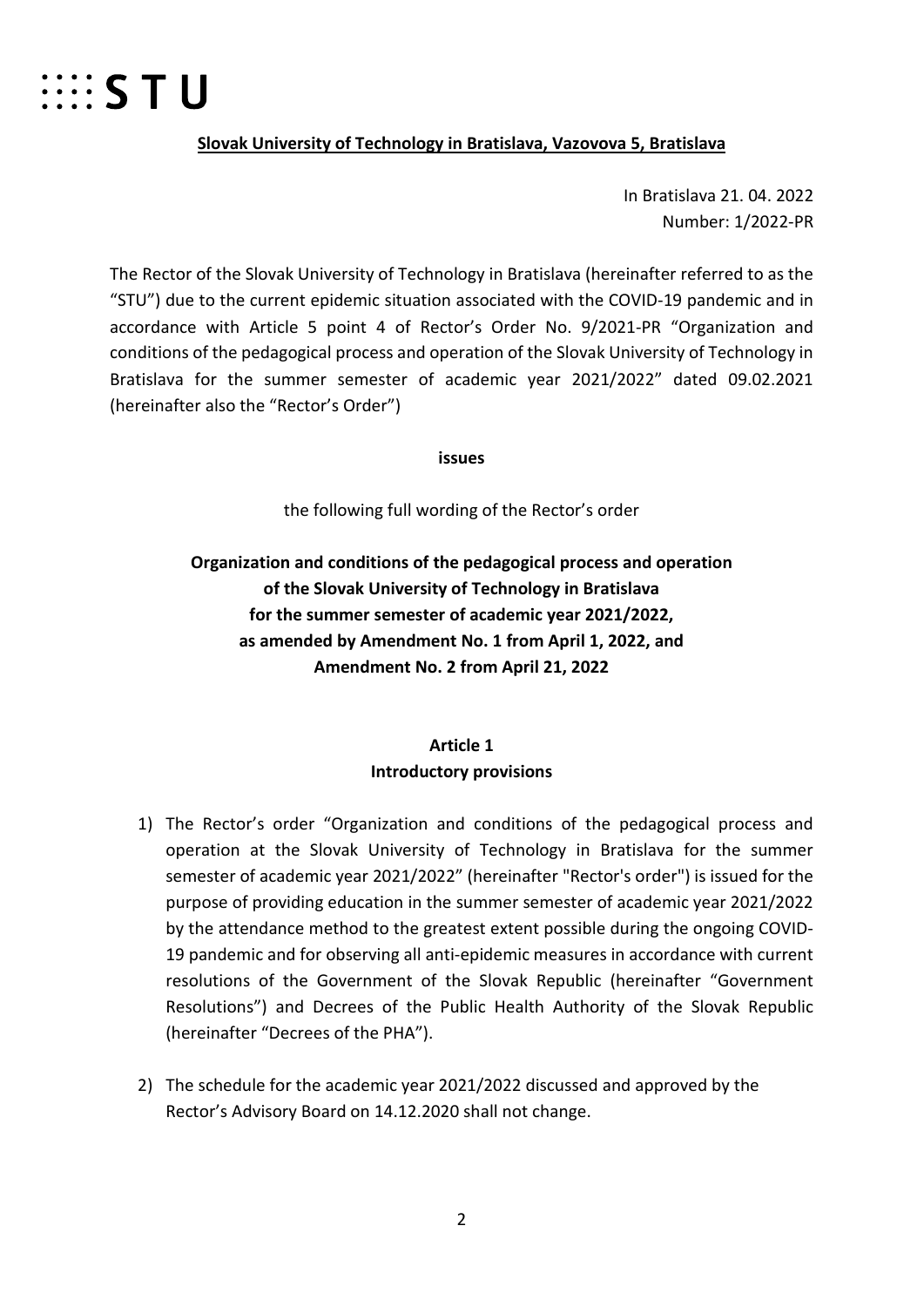

## **Article 2 Organization and conditions of the pedagogical process**

1) The methods of conducting educational activities (attendance or distance) within higher education are selected by the individual faculties or the STU Institute of Management, and they are obliged to carry out these educational activities in line with Government Resolutions, Decrees of the PHA and this Rector's Order such that the quality and scope of teaching is not endangered. The quality of the education provided will be continuously monitored by the Vice-Rector for Education, Mobility and Student Care in cooperation with the Vice-Deans for Education and the Deputy Director of the STU Institute of Management for Education.

| Responsible: |  | Deans of faculties, Director of the Institute of |  |  |  |
|--------------|--|--------------------------------------------------|--|--|--|
|              |  | Management of the STU.                           |  |  |  |
| Date:        |  | from 14.02.2022 - until further notice.          |  |  |  |

2) The STU prefers carrying out educational activities in study programmes on all levels of higher education in the full-time method, while it is necessary to apply the specifics of individual study programmes and years of study on the basis of individual decisions.

| Responsible: |  | Deans of faculties, Director of the Institute of |  |  |  |
|--------------|--|--------------------------------------------------|--|--|--|
|              |  | Management of the STU.                           |  |  |  |
| Date:        |  | from $14.02.2022 -$ until further notice.        |  |  |  |

3) For the provision of educational programmes in the scope of lifelong learning, the provisions of this Article shall be applied appropriately, depending on the focus of the educational programme such that the goal of the education is actually fulfilled and verified in line with the valid legal regulations.

| Responsible: | Deans of faculties, Director of the Institute of |
|--------------|--------------------------------------------------|
|              | Management of the STU, Director of the STU       |
|              | Institute of Lifelong Learning.                  |
| Date:        | continuously.                                    |

4) Each STU workplace where education and training takes place (e.g. an institute, department, etc.) – hereinafter referred to as a "educational workplace" – is obligated to designate an employee who will fulfil the tasks of a technical coordinator for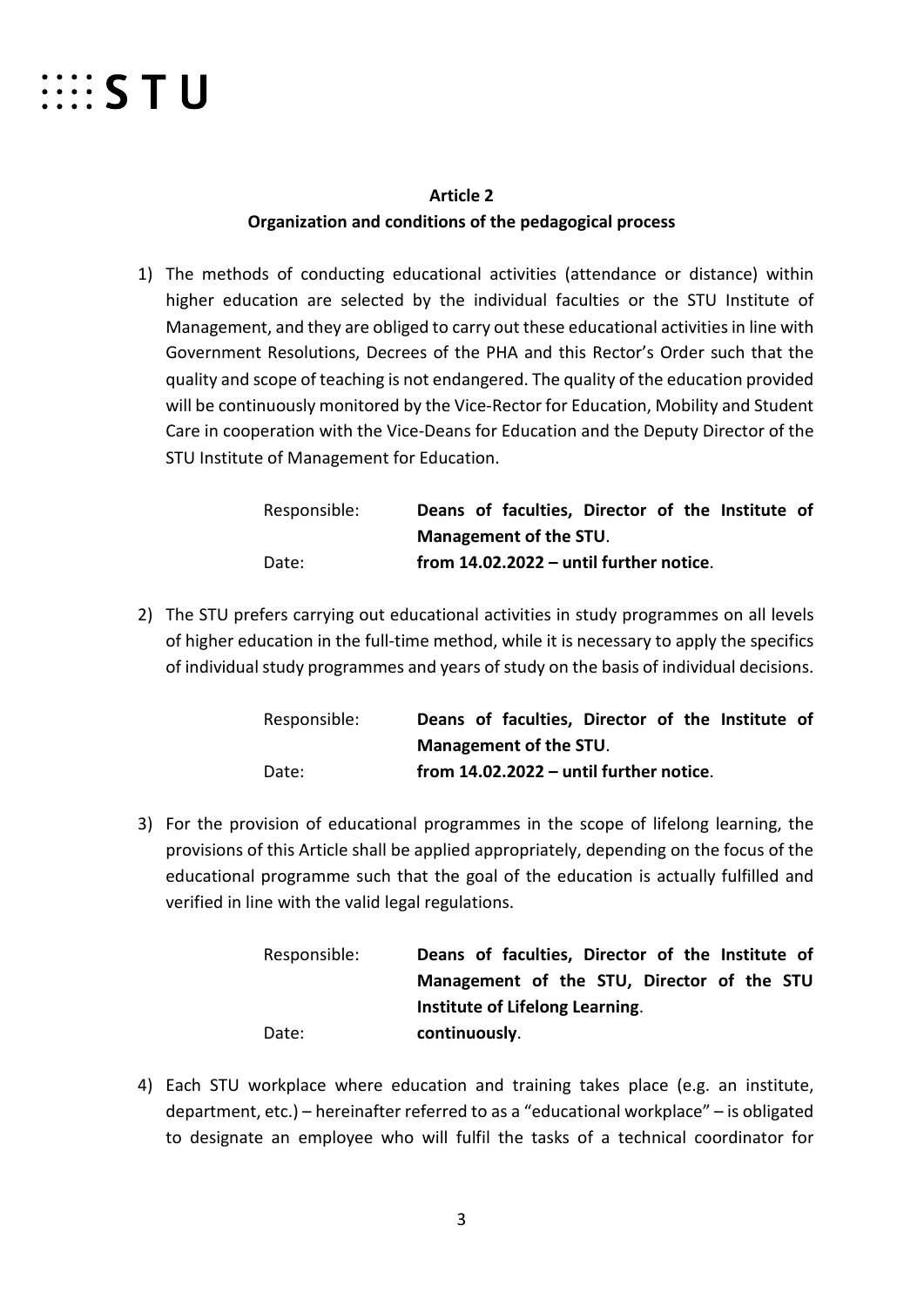

distance education, responsible for directing other employees of the relevant educational workplace in the area of distance education.

> Responsible: **Deans of faculties, Director of the Institute of Management of the STU in cooperation with the heads of the educational workplaces**. Date: **from 14.02.2022 – until further notice**.

## **Article 3 State exams**

1) State examinations in the summer semester of academic year 2021/2022 will be conducted by the attendance method in accordance with government resolutions, PHA decrees and this Rector's order.

| Responsible: | Deans of faculties, Director of the Institute of |
|--------------|--------------------------------------------------|
|              | Management of the STU.                           |
| Date:        | from $14.02.2022 -$ until further notice.        |

2) If it becomes impossible to conduct state examinations in accordance with point 1 of this article, the STU will conduct state examinations in the summer semester of the academic year 2021/2022 by videoconference or some other means of information and communication technology without physical attendance in the sense of Article 50a point 5 of Internal Regulation 4/2013 of the Study Regulations of the Slovak Technical University in Bratislava, as amended (hereinafter referred to as the "Study Regulations").

| Responsible: |  | Deans of faculties, Director of the Institute of |  |  |  |
|--------------|--|--------------------------------------------------|--|--|--|
|              |  | Management of the STU.                           |  |  |  |
| Date:        |  | from $14.02.2022 -$ until further notice.        |  |  |  |

- 3) The public part of the state examination shall be considered as public even if the STU provides it:
	- a) by a public live broadcast (Section 108, Paragraph 9 of Act No. 131/2002 Coll., on Higher Education Institutions and on Amendments to Certain Acts, as amended),
	- b) by a sound recording made available to the public for hearing on the premises of STU for a period of three months from the end of the emergency situation,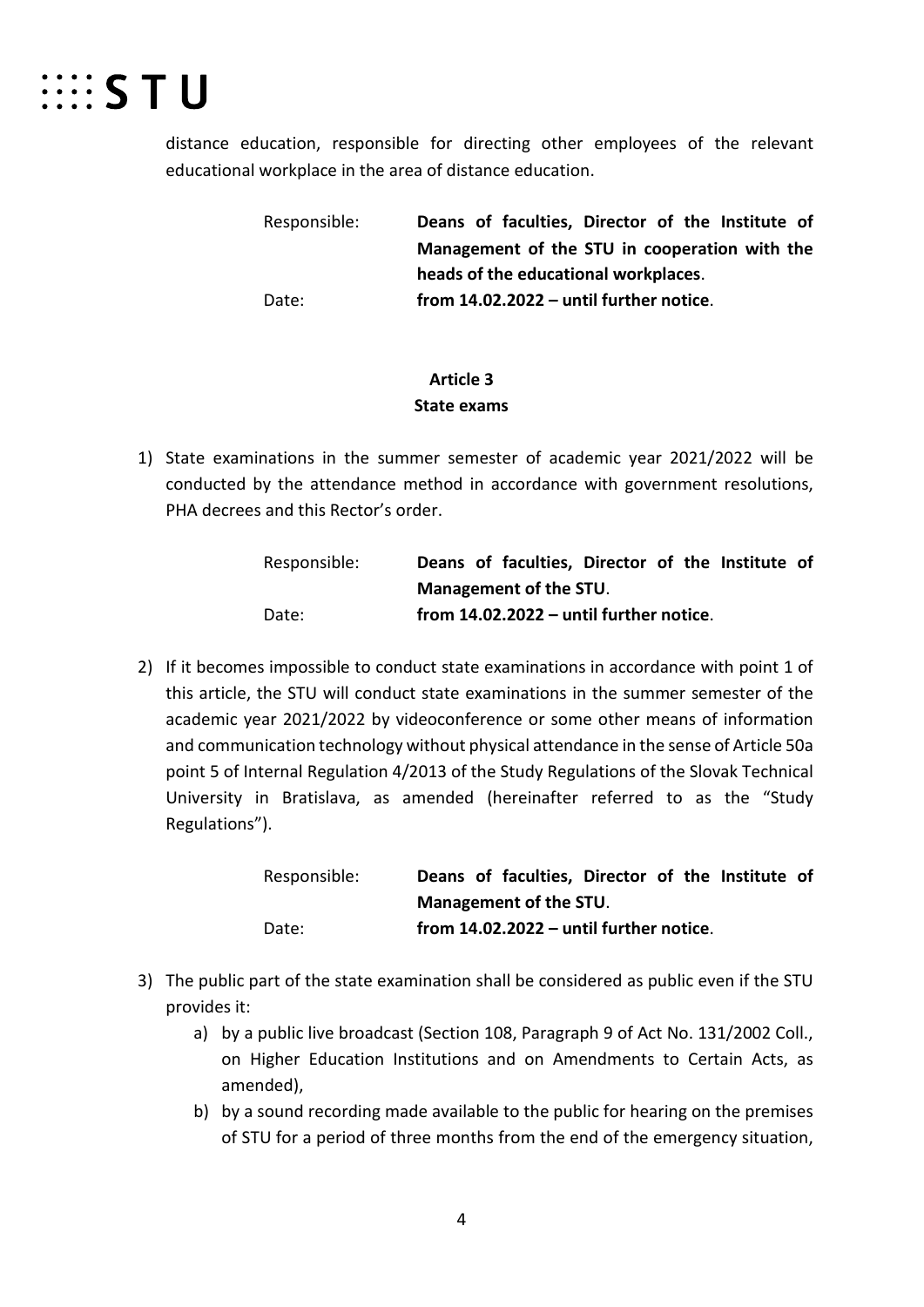

state of emergency or exceptional state (Article 50a point 6 of the Study Regulations).

4) The STU shall accept the submission of a written thesis for the dissertation examination and the final thesis in electronic form (Article 50a point 4 of the Study Regulations). The submitting of the written dissertation for the dissertation examination and the final work also in paper form will be required only if it is essential for the course of the state examination and the situation allows the preparation of a paper form of the work.

| Responsible: |  | Deans of faculties, Director of the Institute of |  |  |  |
|--------------|--|--------------------------------------------------|--|--|--|
|              |  | Management of the STU.                           |  |  |  |
| Date:        |  | from 14.02.2022 - until further notice.          |  |  |  |

## **Article 4 Entrance examinations**

Entrance examinations are carried out in the summer semester of the academic year 2021/2022 using the attendance method, as far as the current valid government resolutions and PHA decrees permit this.

> Responsible: **Deans of faculties, Director of the Institute of Management of the STU**. Date: **from 14.02.2022 – until further notice**.

#### **Article 5**

### **Accommodation in accommodation facilities of the STU**

1) Isolation rooms are set up in accommodation facilities, where accommodation is provided under increased hygienic measures for the necessary time to accommodate students or other accommodated persons who, during accommodation in the accommodation facilities, were forced into isolation or quarantine.

> Responsible: **Director of the STU Special-purpose Facility for Student Dormitories and Canteens**. Date: **continuously**.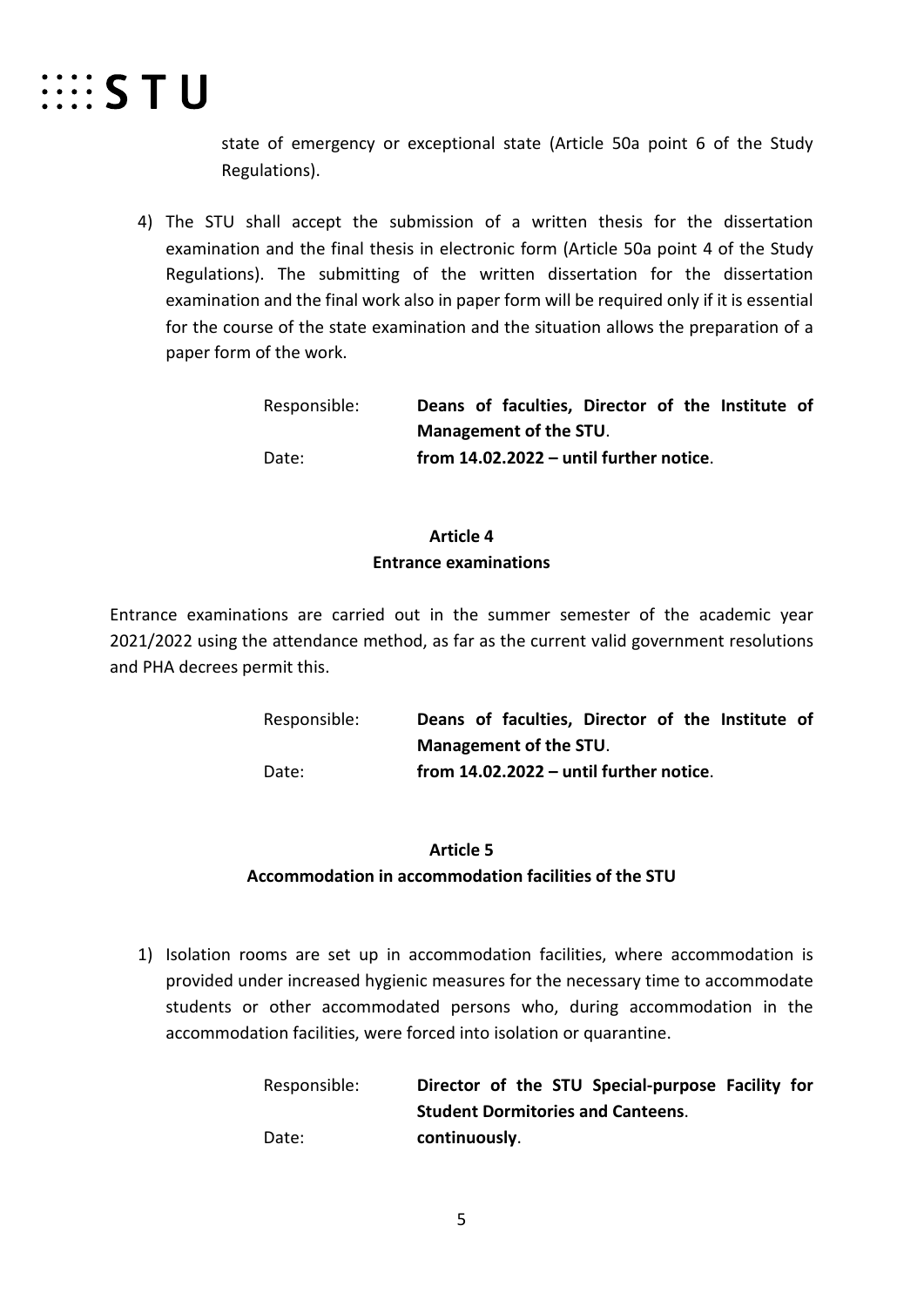

- 2) Students who enter the territory of the Slovak Republic and who, according to Decrees of the PHA, are subject to obligatory isolation in the home environment or quarantine in an accommodation facility, shall complete this isolation before accommodation in an accommodation facility, while securing isolation at their own expense.
- 3) STU employees authorized by the director of the STU Special-purpose Facility for Student Dormitories and Canteens have the right to inspect documents demonstrating the fact that a student coming from abroad has completed isolation in the home environment or in quarantine at an accommodation facility or that the obligation to isolate does not apply to him/her according to the Decree of the PHA.
- 4) The provisions of this Article shall apply appropriately to STU employees, STU guests and other persons accommodated in accommodation facilities.
- 5) The relevant dean of the faculty in whose jurisdiction the given accommodation facility is authorized to decide on measures relating to STU accommodation facilities outside the scope of the Special-purpose Facility for Student Dormitories and Canteens. The dean is authorized to entrust an STU employee in accordance with point 4 with the competence of the given accommodation facility.

Responsible: **Dean of the relevant faculty**.

Responsible: **Dean of the relevant faculty**.

## **Article 6 Organization of the work**

- 1) The entry of employees into the workplace is not subject to any restrictions.
- 2) To agree on the performance of work from home in line with Section 250b par. 2 of Act No. 311/2001 Coll., the Labour Code, as amended, is possible only in exceptional cases, if the agreed type of work allows it and there are no serious operational reasons on the part of STU that do not permit performing work from home.

| Responsible: | Deans of faculties, queastor, directors and heads of |                                           |     |                 |
|--------------|------------------------------------------------------|-------------------------------------------|-----|-----------------|
|              | university                                           | workplaces                                | and | special-purpose |
|              | facilities.                                          |                                           |     |                 |
| Date:        |                                                      | from $14.02.2022 -$ until further notice. |     |                 |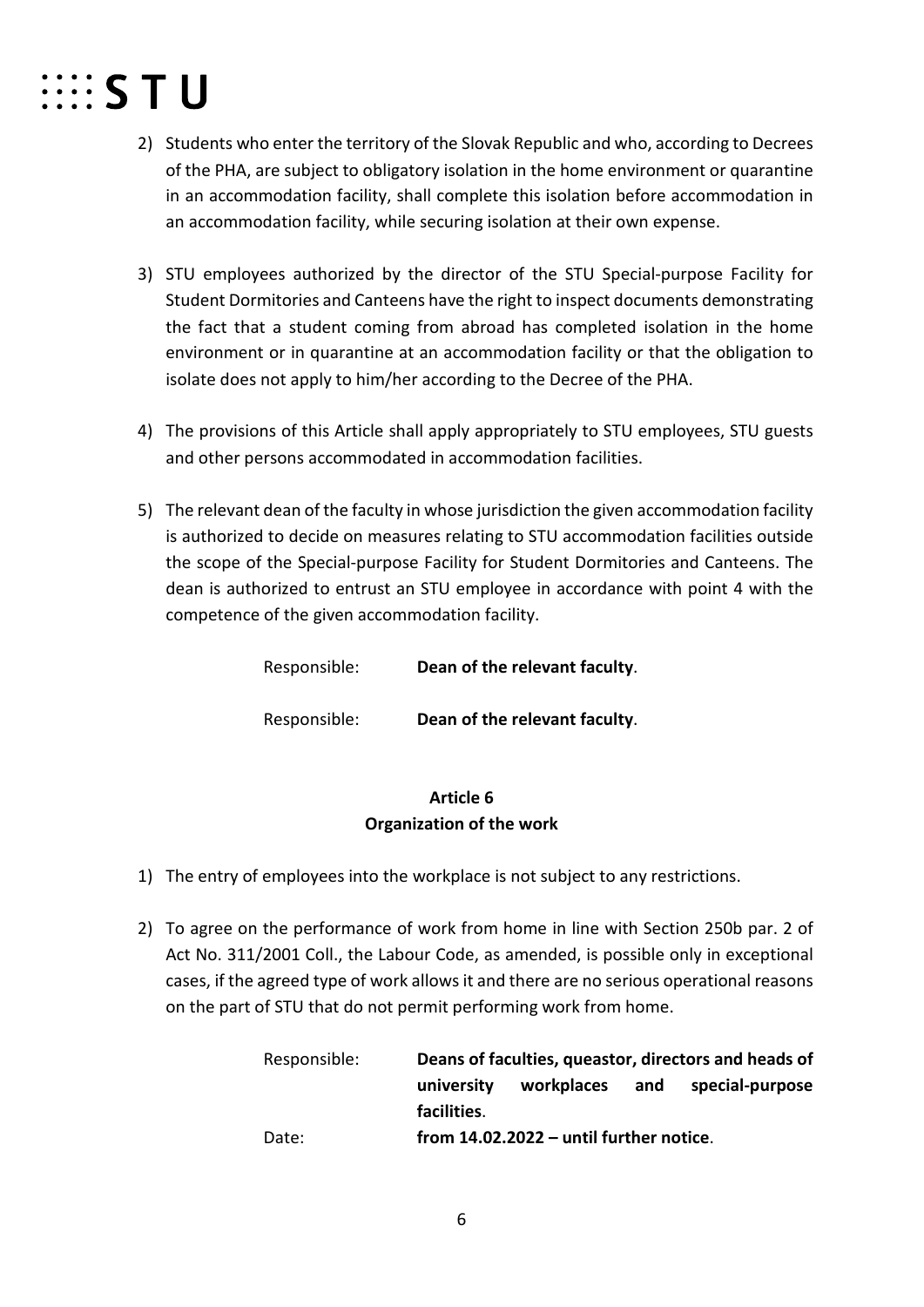

- 3) The performance of work from home pursuant to point 2 of this Article cannot be agreed on with employees:
	- a) working on shifts and ensuring continuous operation,
	- b) ensuring the fulfilment of tasks with a deadline set by law,
	- c) ensuring urgent experimental work in laboratories,
	- d) whose presence at the workplace is necessary according to the decision of the staff responsible for carrying out this Rector's order.

## **Article 7 Organization and conditions of operation**

1) Faculties are obligated to ensure the conditions of operation of buildings in line with generally binding provisions, as well as measures, decisions and recommendations of the PHA of the Slovak Republic and other relevant state authorities, so that the current valid hygienic-epidemic guidelines are ensured and the attendance method of educational activities can be carried out.

| Responsible: | Deans of the faculties.                   |
|--------------|-------------------------------------------|
| Date:        | from $14.02.2022 -$ until further notice. |

- 2) Faculties are obligated to ensure the following operating conditions in particular:
	- the opportunity for hand disinfection at the entrance to individual buildings,
	- the thorough cleaning of the spaces of all buildings for preventing the spread of COVID-19 disease according to the guidelines of PHA of the Slovak Republic,
	- sufficient disinfectants for personal hygiene and disinfection,
	- an adequate number of disinfection stands and/or non-contact disinfectant dispensers and paper towel dispensers for washrooms, including paper towels,
	- determining the cleaning and disinfection intervals of spaces based on the risk of infection (places with increased risk are areas where the transmission of droplet infection is not limited, e.g. by wearing a mask: toilets, dining facilities, gyms, showers) and places with a high frequency of persons.

| Responsible: | Deans of the faculties.                   |
|--------------|-------------------------------------------|
| Date:        | from $14.02.2022 -$ until further notice. |

3) When entering the buildings of STU faculties, it is recommended to comply with the principles of ROR (wear a mask – keep your distance – wash your hands): keep a sufficient social distance from strangers and wash your hands thoroughly. The obligation to wear a respirator or mask applies to 5 days after the end of compulsory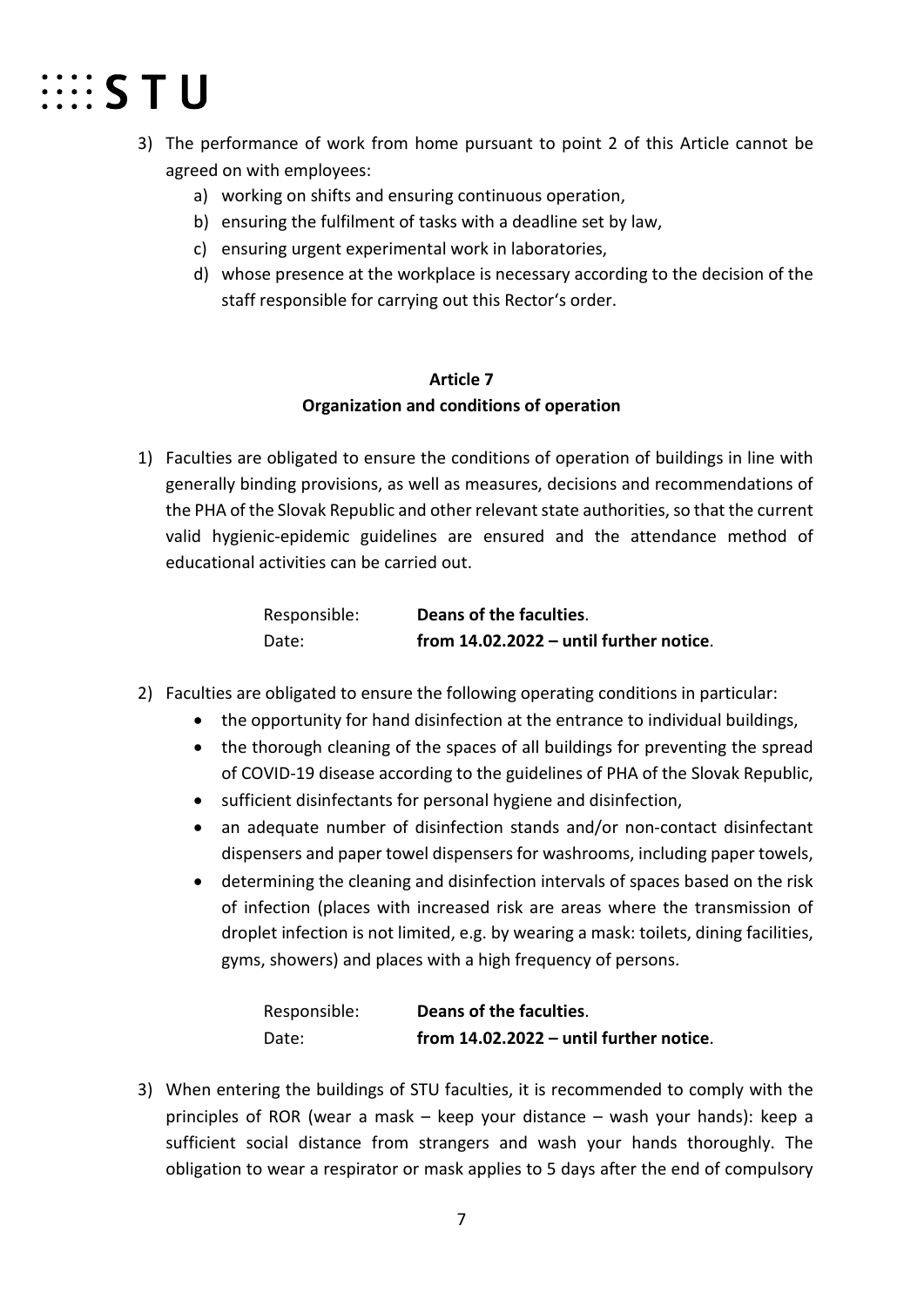

isolation of a COVID-19 positive person, or in other cases in accordance with Decrees of the PHA.

- 4) In the event that a student or staff member is confirmed of being COVID-19 positive, this person must abide by compulsory isolation rules in accordance with the Decrees of the PHA.
- 5) The provisions of this article shall apply appropriately to the Institute of Management of the STU, the STU Rectorate and other components of the STU. For the purposes of this article, all components located in the STU Vazovova-Mýtna complex are considered to be one component and the resulting obligations are provided by the queastor. With other components, the duties following from this article shall be performed by their director.

# **Article 8 Final provisions**

- 1) This Rector's order is issued for the purpose of providing education in the summer semester of academic year 2021/2022 by the attendance method to the greatest extent possible.
- 2) The following are cancelled:
	- Rector' order no. 9/2021-PR Organization and conditions of the pedagogical process and operation of the Slovak University of Technology in Bratislava for the winter semester of academic year 2021/2022, as amended,
	- Rector's order no. 13/2021-PR Anti-epidemic measures of the Slovak University of Technology in Bratislava in relation to currently valid measures of state institutions resolution, as amended.
- 3) Individual persons responsible for the implementation of measures under this Rector's order are authorized to determine the details of their implementation.
- 4) Any changes and supplements to this Rector's order can be made only by numbered amendments signed by the Rector.
- 5) This Rector's order shall enter into force on the date of issue and shall take effect on 14 February 2022.